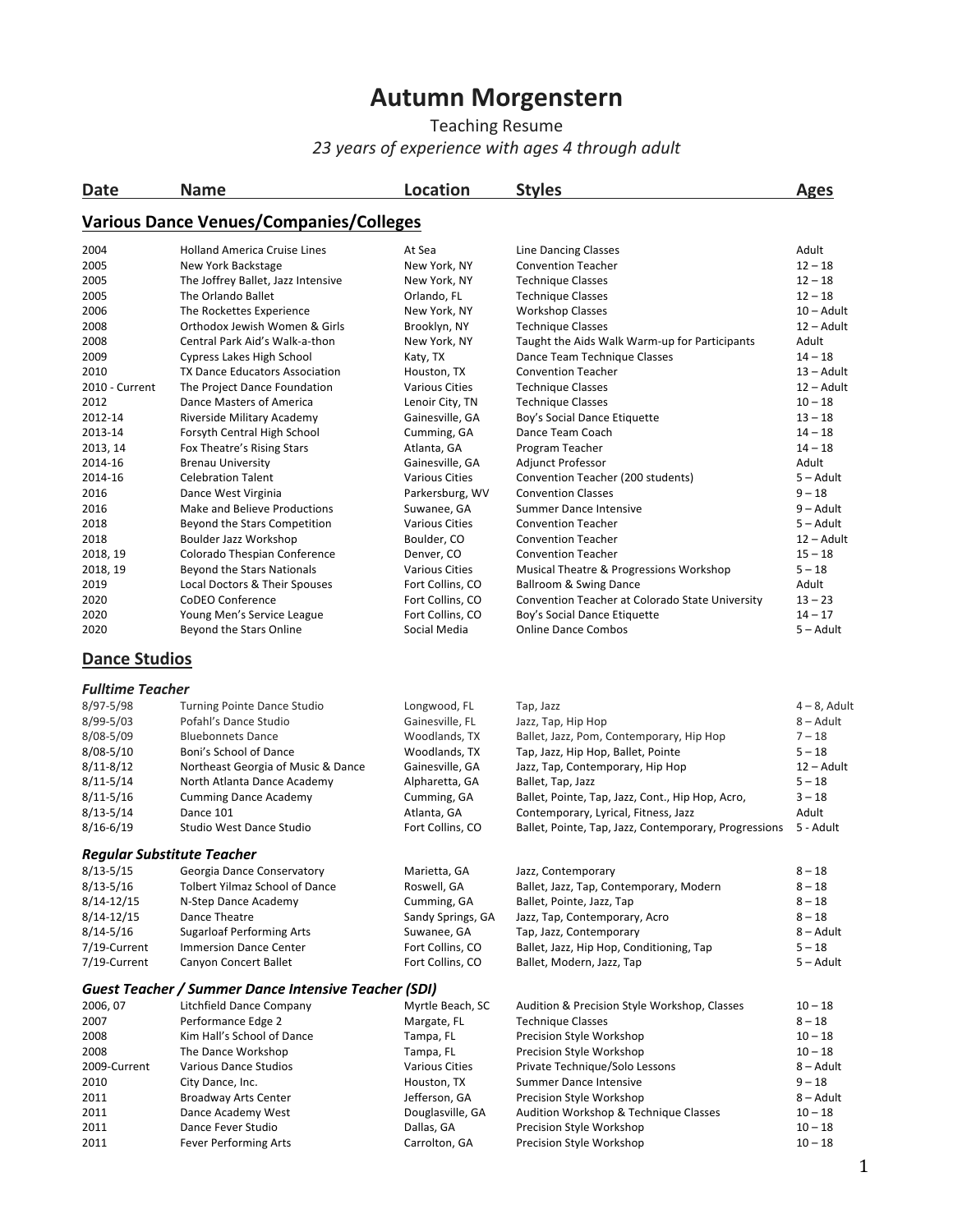## *Autumn Morgenstern Teaching Experience Cont.*

| Date                | <b>Name</b>                        | Location              | <b>Styles</b>                                               | <b>Ages</b>  |
|---------------------|------------------------------------|-----------------------|-------------------------------------------------------------|--------------|
| 2012                | Dance Etc 5678                     | Ellijay, GA           | Precision Style Workshop                                    | $10 - 18$    |
| 2012                | Douglasville School of Dance       | Douglasville, GA      | Precision Style Workshop                                    | $10 - 18$    |
| 2012                | Studio for the Arts                | Powder Springs, GA    | Precision Style Workshop                                    | $10 - 18$    |
| 2012, 14            | Southern Performing Arts           | Sugarloaf, GA         | Precision Style Workshop                                    | $10 - 18$    |
| 2013                | <b>Dance Dynamics</b>              | Macon, GA             | Precision Style Workshop                                    | $10 - 18$    |
| 2013                | Duvall Dance Academy               | Longwood, FL          | <b>Technique Classes</b>                                    | $9 - 18$     |
| 2013, 14            | Dance & Music Academy              | Woodstock, GA         | Precision Style Workshop, Technique Classes                 | $6 - 18$     |
| 2013-16             | <b>Cumming Dance Academy</b>       | Cumming, GA           | Company Audition & Boot Camp Teacher                        | $12 - 18$    |
| 2014                | The Atlanta Ballet                 | Atlanta, GA           | <b>Technique Classes</b>                                    | $9 - 15$     |
| 2014                | Southern Dance Precision           | Villa Rica, GA        | Precision Style Workshop, Technique Classes                 | $10 - 18$    |
| 2014                | Studio Dance, Inc.                 | Dallas, GA            | Precision Style Workshop                                    | $10 - 18$    |
| 2014                | <b>Bellevue Dance Center</b>       | Nashville, TN         | <b>Technique Classes</b>                                    | $11 - 18$    |
| 2014, 15            | Atlanta Dance Central              | Roswell, GA           | Precision Style Workshop                                    | $10 - 18$    |
| 2014, 15            | Praise In Motion                   | Lilburn, GA           |                                                             | $9 - 18$     |
|                     |                                    |                       | Summer Dance Intensive<br>Summer Dance Intensive            | $9 - 18$     |
| 2014, 15            | Steps of Faith                     | Cartersville, GA      | Summer Dance Intensive                                      | $9 - 18$     |
| 2014, 15            | <b>Sugarloaf Performing Arts</b>   | Suwanee, GA           |                                                             |              |
| 2014, 15            | Kelly Christie Dance Academy       | Lake Butler, FL       | <b>Technique Classes</b>                                    | $9 - 18$     |
| 2014, 15            | The Dancer's Pointe                | Orlando, FL           | Precision Style Workshop, Technique Classes                 | $10 - 18$    |
| 2014, 15, 19        | Pofahl's Dance Studio              | Gainesville, FL       | Summer Dance Intensive                                      | $9 - 18$     |
| 2014, 15            | <b>Bravo Dance Center</b>          | Acworth, GA           | <b>Technique Classes</b>                                    | $10 - 18$    |
| 2014-15             | North Atlanta Dance Academy        | Alpharetta, GA        | Private Gymnastics Floor Routine Lessons                    | $12 - 13$    |
| 2014-16             | <b>Cumming Dance Academy</b>       | Cumming, GA           | Private Ballroom / Wedding Lessons                          | Adult        |
| 2015                | Alicats Dance Studio               | Flowery Branch, GA    | <b>Audition Workshop</b>                                    | $10 - 18$    |
| 2015                | Elite Dance Academy                | Buford, GA            | <b>Technique Classes</b>                                    | $10 - 18$    |
| 2015                | <b>Turning Pointe Dance Studio</b> | Longwood, FL          | <b>Audition Workshop</b>                                    | $10 - 18$    |
| 2016                | Premier School of Dance            | Thornton, CO          | <b>Technique Classes</b>                                    | $7 - 18$     |
| 2016 - Current      | <b>WABI Theatre &amp; Dance</b>    | Denver, CO            | <b>Technique Classes</b>                                    | $14 - 18$    |
| 2016, 17, 18, 19    | <b>Colorado Ballet Society</b>     |                       | Colorado Springs, CO Summer Dance Intensive, Workshops      | $6 - 18$     |
| 2016, 17            | <b>Act Two Studios</b>             | Cheyenne, WY          | Audition Workshop, SDI                                      | $10 -$ Adult |
| 2016, 17            | Pointe Dance Academy               | Aurora, CO            | Precision Style Technique, SDI                              | $8 - 18$     |
| 2016, 17, 18        | RISE Dance Co.                     | Golden, CO            | Audition Workshop, SDI                                      | $5 - 18$     |
| 2016, 17            | Centerstage Starz Dance Studio     | Centennial, CO        | Audition Workshop, Technique Classes                        | $8 - 18$     |
| 2016 - Current      | <b>Broadway Training Intensive</b> | Centennial, CO        | <b>Technique Classes</b>                                    | $13 - 18$    |
| 2017                | Pirouette Dance Studio             | Ocilla, GA            | <b>Technique Classes</b>                                    | $8 - 18$     |
| 2017, 18            | Dancer's Edge                      | Brighton, CO          | <b>Technique Classes</b>                                    | $10 - 18$    |
| 2018, 19            | <b>Turning Pointe Dance</b>        |                       | Colorado Springs, CO Theme Park & Precision Dance Workshops | $12 - 18$    |
| 2018, 19            | <b>Impulse Dance</b>               | Fort Collins, CO      | Precision Style Technique Workshop                          | Adult        |
| 2019                | Arts Hub                           | Lafayette, CO         | <b>Tap Classes</b>                                          | $6 -$ Adult  |
| 2020                | The Space                          | Zoom                  | Jazz Funk Combo Class                                       | $10 - 18$    |
| 2020                | Pofahl's Dance Studio              | Zoom                  | Jazz Funk Combo Class                                       | $10 - 18$    |
| 2020                | First Baptist School of Charleston | Zoom                  | Class Speaker/Interview                                     | $8 - 16$     |
|                     |                                    |                       |                                                             |              |
| <u>Choreography</u> |                                    |                       |                                                             |              |
| 2003-4              | <b>Extreme Dance Company</b>       | Gainesville, FL       | University of Florida, Set Choreography                     | Adult        |
| 2004-Current        | <b>Various Dance Studios</b>       | <b>Various Cities</b> | Set Competition Choreography                                | $9 - 18$     |
| 2009                | Cypress Creek Christian Church     | Spring, TX            | Set Christmas Choreography                                  | 17 – Adult   |
| 2010                | The Woodlands Dance Company        | Woodlands, TX         | The Nutcracker Choreography                                 | $12 - 18$    |
| 2011                | <b>Class Act Productions</b>       | Woodlands, TX         | Cinderella Musical                                          | $12 - 18$    |
| 2011                | First Baptist Church               | Woodlands, TX         | Set Easter Choreography                                     | $9 - 18$     |
| 2011                | Act 1 Theater                      | Alpharetta, GA        | Oliver! Musical                                             | 12 – Adult   |
| 2012                | <b>Gypsy Theatre Company</b>       | Cumming, GA           | Wizard of Oz Musical                                        | 12 – Adult   |
| 2012                | St. Thomas Players                 | Alpharetta, GA        | Drowsy Chaperone Musical                                    | 17 – Adult   |
| 2012                | <b>Emmanuel Christian Church</b>   | Galati, Romania       | Set Show Choreography                                       | $10 -$ Adult |
| 2013                | <b>Gypsy Theatre Company</b>       | Cumming, GA           | It's a Wonderful Life Musical                               | 12 – Adult   |
| 2013                | St. Thomas Players                 | Alpharetta, GA        | 25 <sup>th</sup> Annual Putnam County Spelling Bee Musical  | Adult        |
| 2013, 14            | Fox Theatre's Rising Stars         | Atlanta, GA           | Set Musical Theatre Choreography                            | $14 - 18$    |
| 2013, 14            | West Forsyth High School           | Cumming, GA           | Oliver! & Big Fish Musicals                                 | $14 - 18$    |
| 2013, 14            | Fox Theatre's Rising Stars         | Atlanta, GA           | Musical Theatre Program Choreographer                       | $14 - 18$    |
| 2014, 15            | Pofahl's Dance Studio              | Gainesville, FL       | Set Performance Choreography                                | $9 - 18$     |
| 2014, 15, 17        | <b>Bravo Dance Center</b>          | Acworth, GA           | Set Christmas Choreography                                  | $10 - 18$    |
| 2014                | St. Thomas Players                 | Alpharetta, GA        | <b>USO Medley Musical</b>                                   | Adult        |
| 2015                | South Forsyth Middle School        | Cumming, GA           | Set Dance Team Choreography                                 | $12 - 14$    |
| 2015-16             | <b>Brenau University</b>           | Gainesville, GA       | Set Choreography                                            | Adult        |
| 2016, 17, 18, 19    | Colorado Ballet Society            |                       | Colorado Springs, CO Set Musical Theatre Choreography       | $6 - 18$     |
| 2016, 17            | RISE Dance Co.                     | Golden, CO            | Set Christmas Choreography                                  | $5 - 18$     |
| 2018                | <b>Studio West Dance Center</b>    | Fort Collins, CO      | Competition Choreography                                    | $11 - 13$    |
| 2020                | CoDEO Conference                   | Fort Collins, CO      | Set Musical Theatre Choreography                            | $13 - 23$    |
|                     |                                    |                       |                                                             |              |